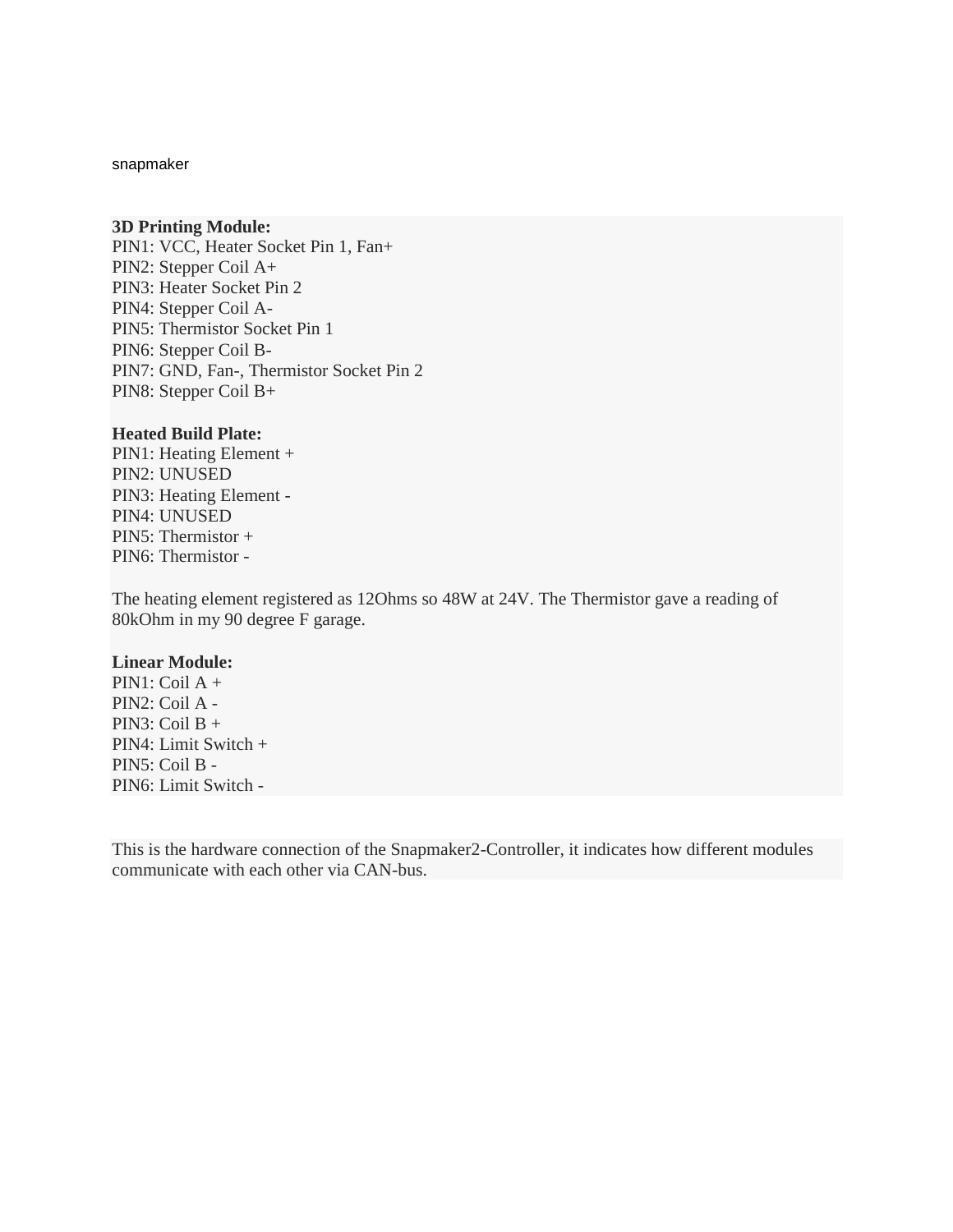

## **Controller <-> Luban**

 USB to UART: Communication between Controller and Luban is original Marlin supported Gcode.

## **Controller <-> HMI**

- UART: Communication with HMI using SSTP (Snapmaker simple transformation protocol)
- USB 2.0: Provides the link to read/write USB stick plugged in

## **Controller <-> 3D printing module**

- Wired link: stepper signals (enable, direction, step signals)
- CAN bus: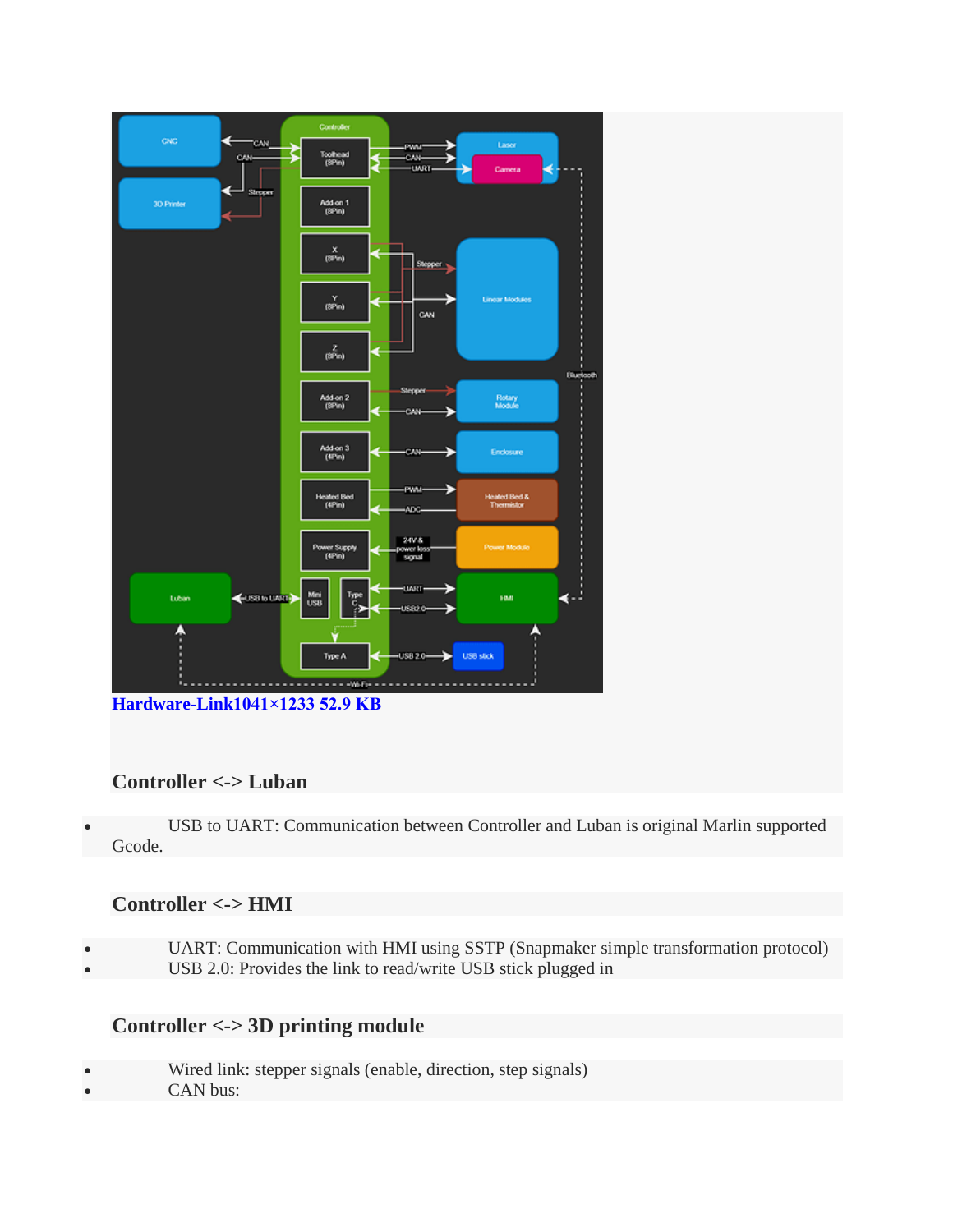| $\Omega$ | identify and configure the module |
|----------|-----------------------------------|
| $\Omega$ | upgrade module                    |
| $\Omega$ | read probe sensor                 |
| $\Omega$ | read filament sensor              |
| $\Omega$ | read/write nozzle temperature     |
| $\Omega$ | set FAN1/FAN2 speed               |
|          | set PID parameters                |
|          |                                   |

# **Controller <-> Laser module**

| $\bullet$ | Wired link: laser power (remapped from step signal)    |
|-----------|--------------------------------------------------------|
| $\bullet$ | CAN bus:                                               |
| $\Omega$  | identify and configure the module                      |
| $\circ$   | upgrade module                                         |
| $\Omega$  | read/write laser focus data                            |
| $\circ$   | Set FAN speed                                          |
| $\bullet$ | UART bus (remapped from enable and direction signals): |
| $\Omega$  | upgrade camera module                                  |
| $\Omega$  | get Bluetooth MAC address                              |
| $\Omega$  | get/set Bluetooth name                                 |

# **Controller <-> CNC module**

| $\bullet$ | CAN bus:                          |
|-----------|-----------------------------------|
| $\circ$   | identify and configure the module |
| $\circ$   | upgrade module                    |
| $\circ$   | set spindle speed                 |
|           |                                   |

# **Controller <-> Linear modules**

| $\bullet$ | Wired link: stepper signals (enable, direction, step signals) |
|-----------|---------------------------------------------------------------|
| $\bullet$ | CAN bus:                                                      |
| $\circ$   | identify and configure the module                             |
| ٠         | e.g. distinguish X, Y, Z linear modules                       |
| $\circ$   | upgrade module                                                |
| $\circ$   | get the lead                                                  |
| $\circ$   | get the length                                                |
| $\Omega$  | get end_stop status                                           |
|           |                                                               |

# **Controller <-> Rotary module**

| $\bullet$ | Wired link: stepper signals (enable, direction, step signals) |
|-----------|---------------------------------------------------------------|
| $\bullet$ | CAN bus:                                                      |
| $\circ$   | identify and configure the module                             |
| $\circ$   | upgrade module                                                |
|           |                                                               |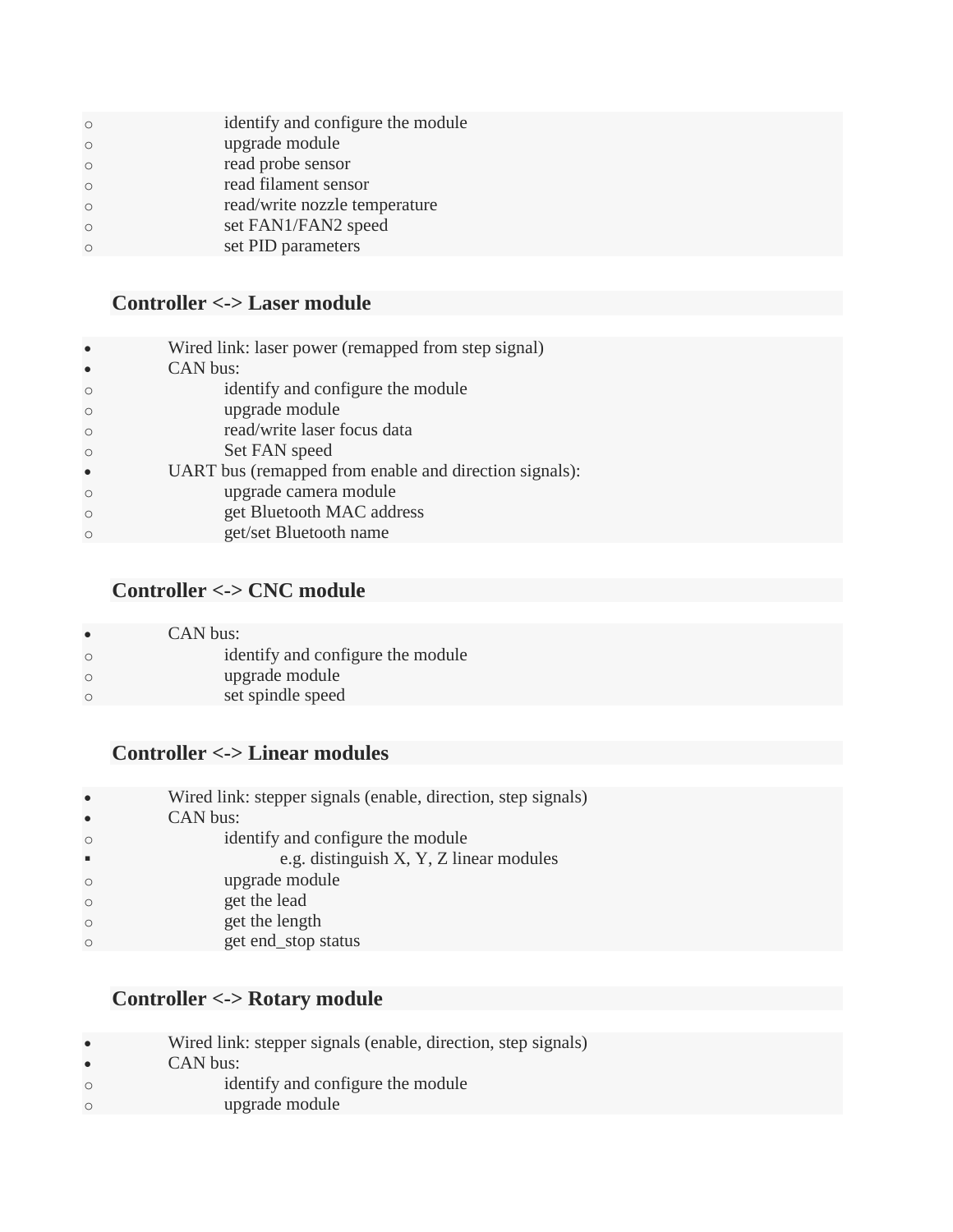# **Controller <-> Enclosure add-on**

| $\bullet$ | CAN bus:                        |
|-----------|---------------------------------|
| $\circ$   | indentify and configure module  |
| $\circ$   | upgrade module                  |
| $\circ$   | get door status (open / closed) |
| $\circ$   | set light bar brightness        |
| $\bigcap$ | set FAN speed                   |
|           |                                 |

# **Controller <-> Power Module**

24V provider

Wired link: Power-Loss signal

## **HMI <-> Snapmaker Luban**

| Wi-Fi API               |
|-------------------------|
| file transfer           |
| get machine status      |
| G-code commands         |
| remote printing control |
|                         |

#### **HMI <-> Laser camera**

| $\bullet$  | <b>Bluetooth</b>  |
|------------|-------------------|
| $\bigcirc$ | control LED       |
| $\bigcirc$ | take pictures     |
| $\bigcirc$ | file transferring |

# **POWERFUL CONTROLLER**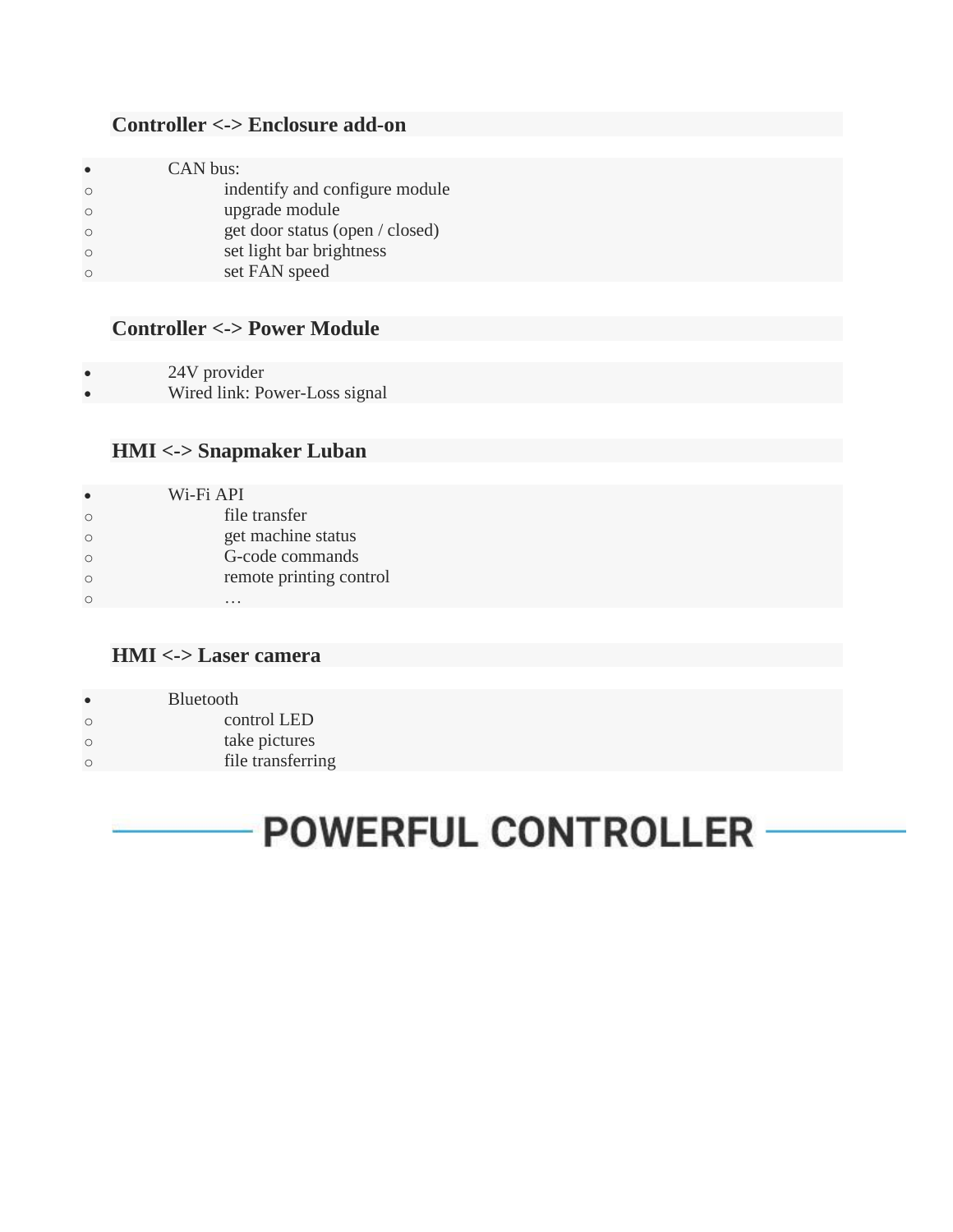

**EXPAND YOUR CREATIVITY** 

Cortex-M4 Processor, 120MHz

Snapmaker 2.0 can support various tool heads, add-ons, multiple linear modules, and more features using simply one controller. A big reason we are able to do this is that we innovatively